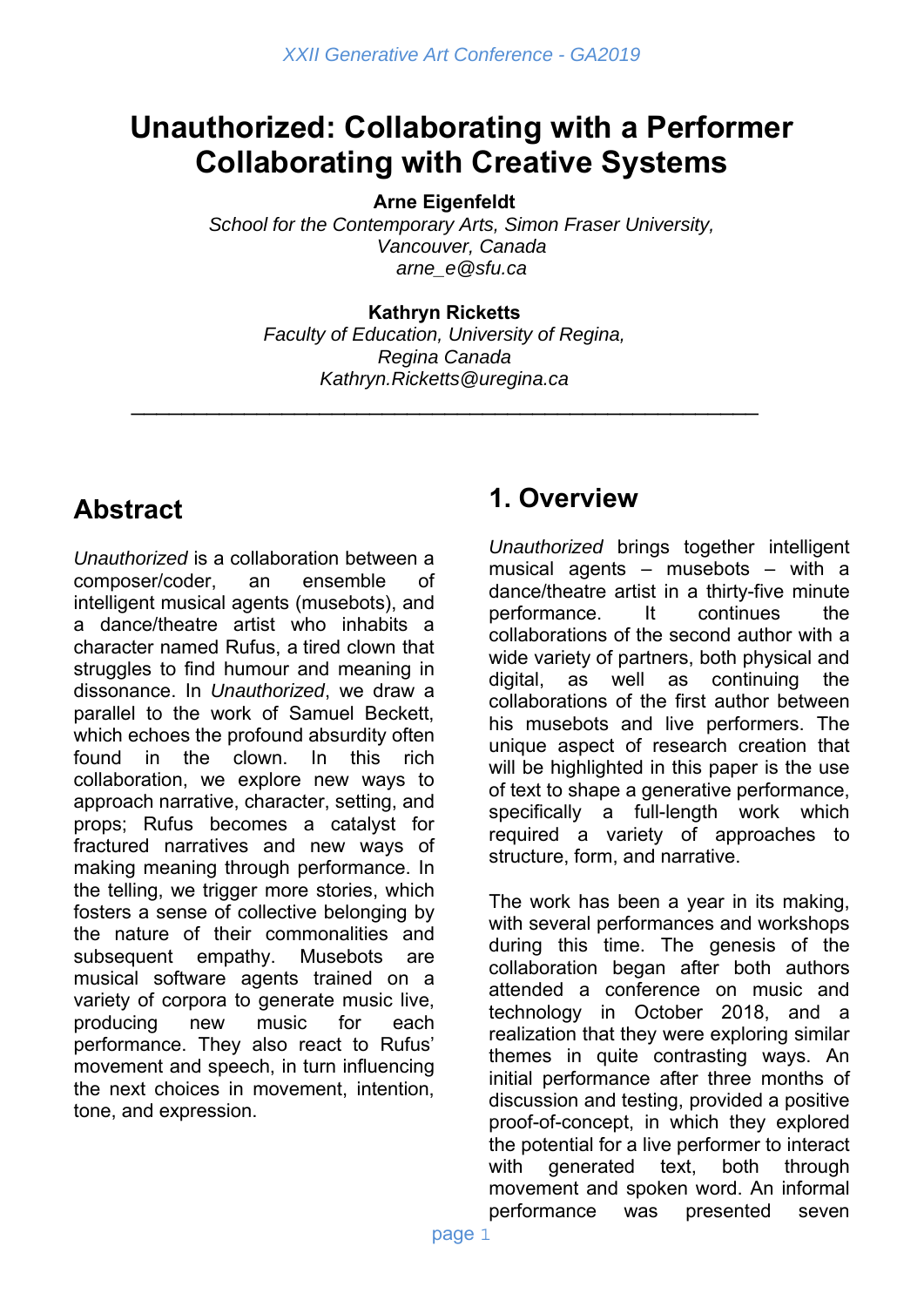months later, which introduced the separate movements which had developed, albeit with limited transitions between them. A full performance was presented in October 2019, with three separate shows in a traditional black box theatre. A defining aspect of the collaboration were intense working periods of several days, separated by weeks, often months, of individual development necessitated by academic positions in different cities.

*Unauthorized* is a work of generative art in that performance actions – movement, live text, musical details and structures – are generated during the performance, and are unique and different with each presentation. What the authors found to be a particularly challenging aspect of this work is balancing the excitement of such mercurial features, with a realisation for the need of a consistent large-scale formal structure – e.g. movements – that could be relied upon to have a certain consistency. Each movement seemed to require an identifying character (as is often the case in multi-movement timebased works) in which the responsive and generative character of the musebots differed, and the live character's action evolved.

The initial proof-of-concept performance was very successful: musebots were assembled that could select from prerecorded text reacting to an expert performer intimately familiar with improvisatory movement and speech. Eleven different texts were used, and the musebots transitioned to new texts whenever they believed a significant amount of change had occurred in the movement (a parameter which initially was manually controlled by the first author during the performance). The presentation was limited to under ten minutes, an ideal time for audiences to maintain interest in a single gesture performance. But how could this build toward a full evening performance?

#### **2. Generativity vs. Interactivity**

The first author has had significant experience with both interactive computer music [1] and generative music. The former finds its roots in the work of composers such as David Behrman [2] and Joel Chadabe [3], who created software systems in the 1970s and 80s that could react to performance input. These were reactive systems that were limited in their actions, which often amounted to a series of available algorithms from which the composer selected in performance: for example, if a note from the performer comes into the system, the algorithm might play a five note melody using the limited pitches of a pre-selected scale. Such systems, while varying in their detail between performances, required the composer to make high level musical decisions – for example, when to change the algorithm, and when to change the underlying musical structures such as harmony and rhythm – as well as overall interaction: for example, adding or removing processes to reflect the live performer's overall evolving musical shape. The intelligence in the system clearly was in the live performer and the composer controlling the system; while some systems were able to move between high level decisions autonomously, they did so using random processes [4].

With much faster computers and dedicated music computer languages (i.e. Max, SuperCollider), interactive systems became increasingly more complex and difficult to control in performance by the late 1990s and early 2000s. As a result, the first author began to use elements of artificial intelligence in order for higher level musical decisions to be made by the software itself [5]. Multi-agent systems, one such concept borrowed from AI, share many aspects with improvisatory music ensembles: they are proactive,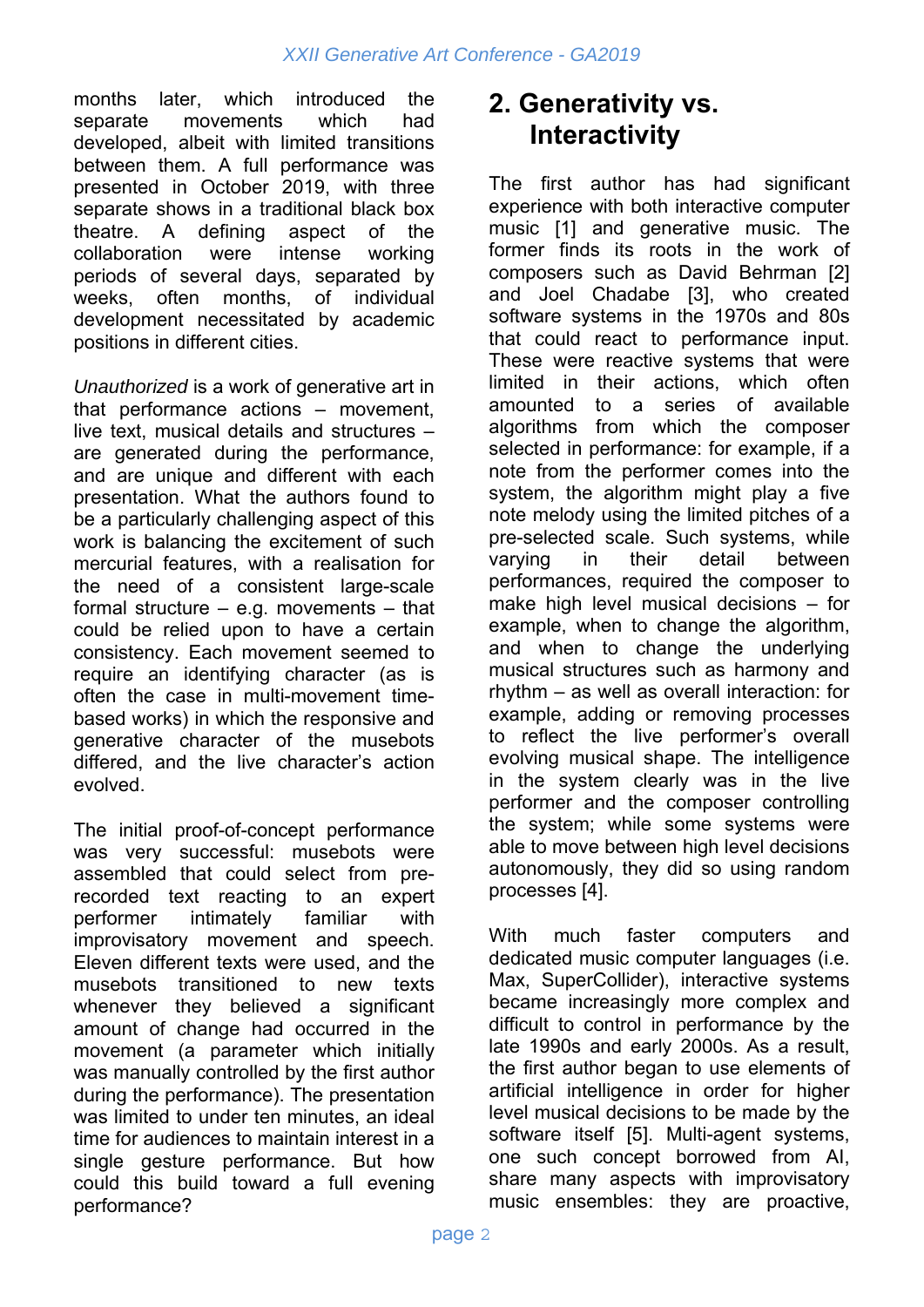reactive, autonomous, and social [6], and have been the basis for the first author's work for over ten years, and the foundation of musebots [7].

## **2.1 Generative Systems**

In 1996, Eno came up with the term Generative Music, which codified a practice implicit in the above described interactive computer music systems, but not explicitly stated: the notion that a system could produce multiple iterations of a work, and each would be considered viable and representative of the work itself [8]. Given Eno's definition, any *system* that improvises could be considered generative, albeit without live control; in other words, generative systems should not be interactive. The authors challenge this binary restriction in the work described here: portions of *Unauthorized* include live performance actions that influence the overall outcome; however, without any performance action, the movements would proceed, and the musebots would produce music, albeit with limited variation, thereby qualifying the work as pure generative. For *Unauthorized*, the dependence upon live action is not considered a limitation, but an obvious and necessary part of the work itself.

## **3. Movement Improvisation**

The second author has been a professional dancer for 40 years, working in companies that generated choreography through improvisatory processes, rendering the making of a piece of dance a long and deeply personal journey. Other experiences include performing on moving buses, on high levels of scaffolding, in dirt filled warehouses, and in Royal theatres, as well as collaborating with opera singers, clowns, magicians and musicians. Her work experimenting in this realm has had over a decade of practises which resulted in sensors strapped to various parts of her body determining image and sound shifts in the performance, furniture and objects wired with stories that are activated when touched, to social media and geopositioning systems projected on the floor and her body in exploration of crowdsourced place-based stories, to spontaneous mark-making projected on her body, resulting in immediate kinaesthetic comic-booking.

## **3.1 Characters**

The second author has worked through and with an improvisatory character named LUG for fifteen years. This character, donning an old overcoat and felt hat and always 'lugging' and old leather suitcase, dances stories of displacement, longing, belonging and inbetweeness. LUG worked /works as a kinaesthetic conduit to other stories. By choosing themes that may resonate with particular audiences specific to a performance workshop and then by poeticizing these themes through dance theatre and with the handling of simple artefacts such as a suitcase or a handkerchief as a metaphor, it is possible to trigger individual stories in the reading of the performance. LUG creates a porosity whereby stories, through lived experiences, commingle with the viewers individual stories and in this meeting ground of personal narratives, we discover commonalities that bond us.

Since the inception of LUG, the second author created two more characters, one of which is Rufus, a tired clown that struggles to find humour in dissonance. This character is steeped in what we may identify as failure, but with further interrogation, we understand that Rufus invites us into the fertile place of the unexpected, the unplanned, and the unintended.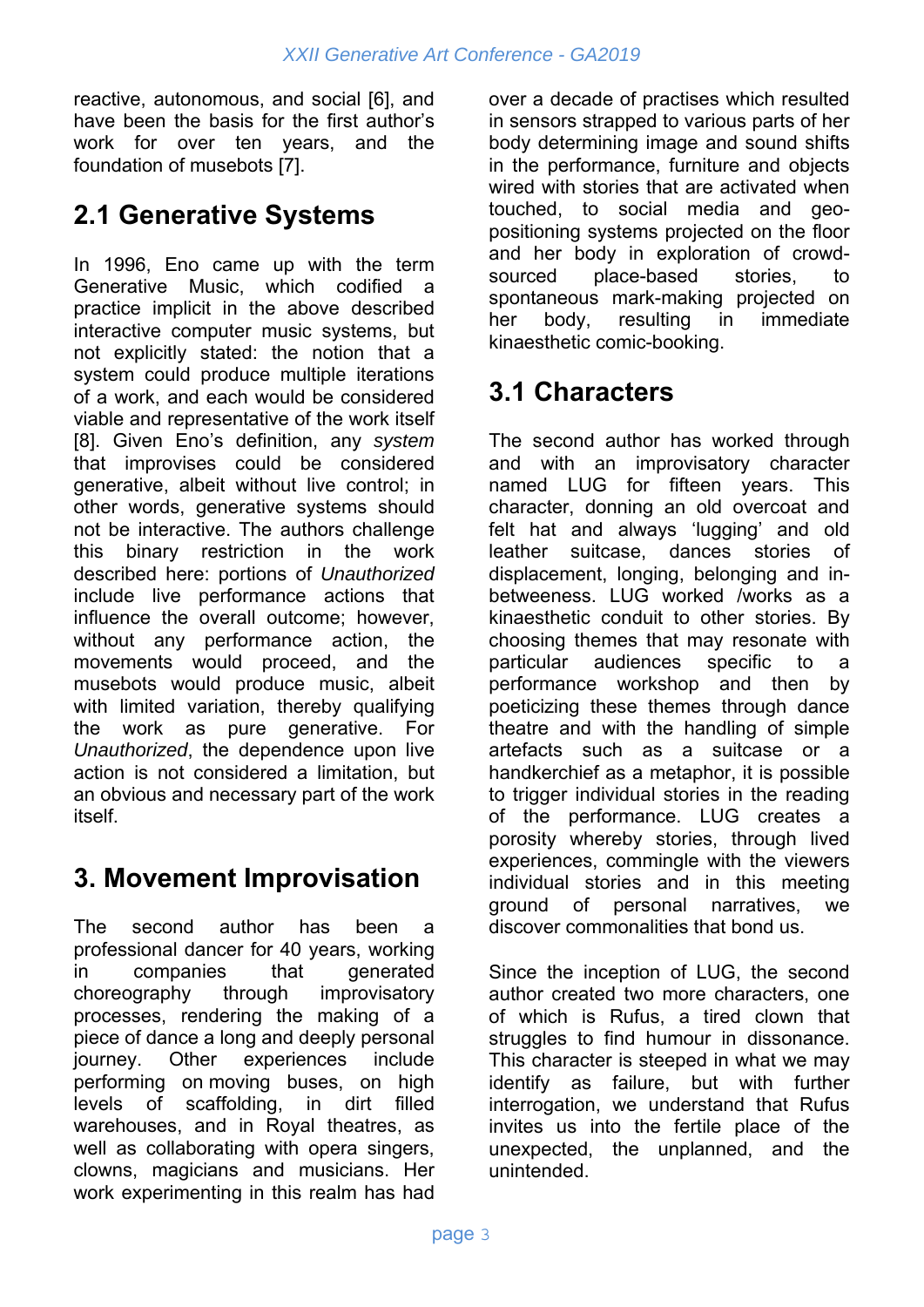Rufus also plays a key role in the second author's teaching:

 "Rufus has been in direct relation to the new liberal turn in universities and the consequential shift in student expectations and operative behaviour. I find that our students increasingly need precise directives with assignments, which will guarantee an expected and prescribed outcome, and yet the work field they are entering demands capacities that are developed through opposite processes. Our students can't even know most of the detailed demands in the field as it is in constant evolution and therefore it behoves us, as teachers, to prepare them for the tenants, not the specifics that are reliable within this influx. A key set of capacities within this approach is: resilience, courage, curiosity, holistic intelligence, compassion, and kindness. Rufus has all of these characteristics and was developed in response to this festering concern that my students are no longer interested, and in some cases able to take risks and subsequently have lost the resilience to embrace criticality. Rufus was developed to rebuild the courage and curiosity, to encourage others to take risks, to celebrate mistakes, and to understand that error is both foundational and necessary for growth."

The current work has built upon previous collaborations of the second author which examined, interrogated, celebrated and experimented in melding movement with music and technology. The second author states:

"My work experimenting in this realm has had over a decade of practises as I have had a thirst and curiosity to collaborate in ways that push my improvisatory work beyond my own pallet of choices. In all of this work, I have been afforded the opportunity to grow my capacities as an improviser

and to work beyond my familiar and even habituated sets of conditions, contexts and creative frameworks."



Figure 1. The second author as Rufus.

#### **4. Samuel Beckett: Fail Better**

The authors turned to Beckett [9, 10] for the text to support this work, of which they are not authorized to do (hence the title of the piece). The authors are reminded of how Beckett invites us to trouble our own value systems in constructing and viewing theatre, whereby the plot line and locations are considered secondary to a motif, such as waiting, which becomes an existential event. The authors are also interested in the sensuality of text and how it can roll around in through an image into the body similar to watching clothes being tumbled in the dryer and then at moments being able to identify a sock in the blur in this way. Barthes writes about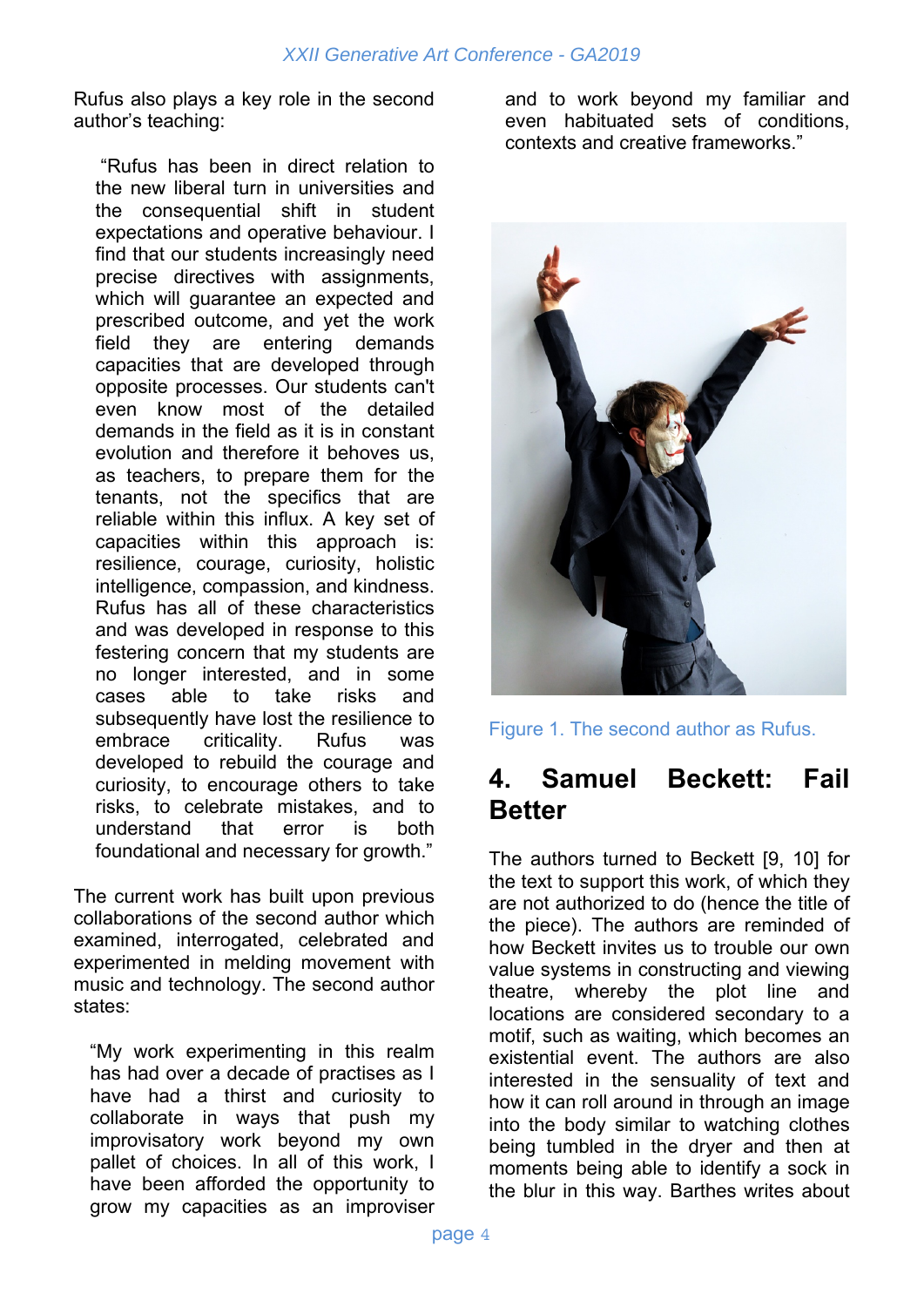this sensuality of the text, "…it granulates, it crackles, it caresses it grates, it cuts, it comes: that is bliss"[11]. Barthes invites us to dismantle the conventional structures of the reader/writer relationships and to engage in the text merging these positions. He invites the reader to become full bodied in his/her event of meaning making. "What is significance? It is meaning, insofar as it is sensually produced" [11].

Unauthorized builds upon previous work of the second author's, who has worked with the text of Roland Barthes, Gertrude Stein, Samuel Beckett and a wide scope of poets who support these problematizations of traditional linear constructs of language in relation to narrative.

"We have come to understand the nuances of gesture, smell, touch, sound and sight to inform the lives of teaching, theorizing and performance—this is sensuous knowledge" [12]. As Abram says, "meaning is birthed in the soil of the sensory world, in the heat of meeting, encounter, participation" [13]. The nature of embodiment is not only about the body, but it is the intersection of body, mind, soul, and imagination. It is the imagination with flesh on it, the soul with wings, the mind with feet. Embodiment breaks down the binaries of either/or and creates a space for a visceral inquiry into what it means to re/search.

## **5. Description**

As mentioned, *Unauthorized* is a collaboration between a movement artist, the character Rufus, a composer/designer, and an ensemble of intelligent musical agents. Indeed there were many collaborators in this process of making *Unauthorized*, which delighted the authors in the quest to broaden and deepen their context for performative choice making.

One of the unexpected partners in this process was silence. Within the silence of their practice, side-by-side in the studio, the second author was

"able to develop discernment, deep listening, care in my observations and the curiosity and courage to take chances with my choices without the safety of approval. And isn't that what Rufus actually wanted of me? So the hidden gift of this process is that the foundation of this character was actually developed further and refined due to the specific nature of this partnership and the process that ensued due to our differences."

The authors' process was a blended model with long distance communications, individual work in studios (both dance and sound) and punctuated with intense faceto-face work that would then define the next step of remote, individual work.

#### **5.1 A Non-teleological structure**

As the sections begin to take shape, these in turn developed a voice, which spoke back to the authors in terms of tones, dynamics, gaps and sequencing. A question arose as to whether the length of the work could sustain the absence of a linear narrative. The musebots, with their irreverence to predictable trajectories, and Beckett's text, with such fluid logic, reaffirmed a poetic and non-teleological path.

The rehearsal of *Unauthorized* demanded a discipline to resist fixing choices. Although transitions would become clear from one section to the next in regard to sound, images, lights and movement, each container, each section remained an open country with its own set of customs. These customs were comprised of both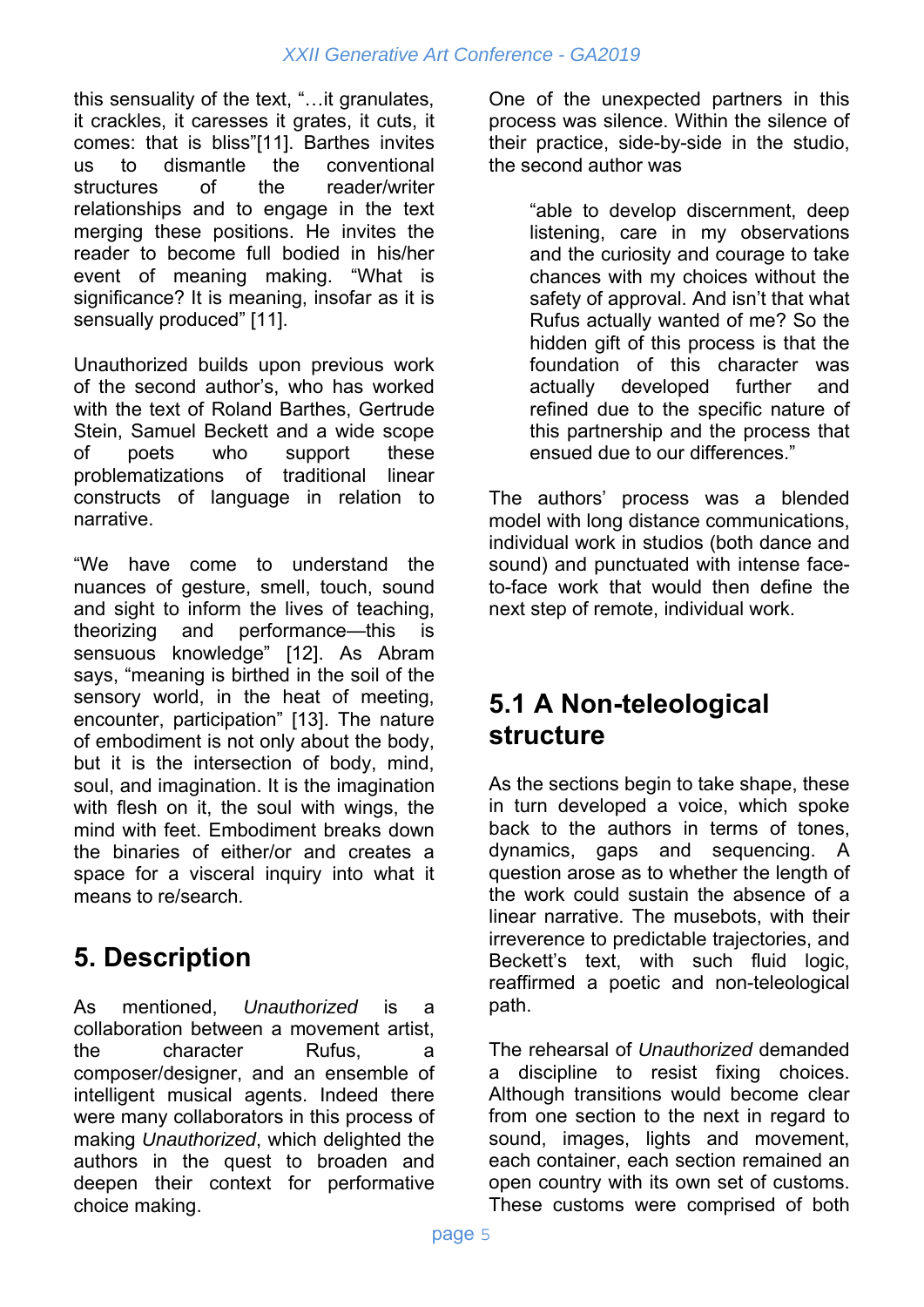limitations and possibilities in time, space, sound, costumes, props, lighting, text, and even the atmosphere in the room afforded by an audience. The holistic intelligence of choice-making becomes paramount within such complexity.

Each night that *Unauthorized* was performed, the authors engaged in conversation with the audience immediately after, and this invariably affected choices for the following evening to a degree that on the final night, an entirely new scene was added. The authors continue to be attentive to new contexts and conditions, responding as a team to new sets of customs with each performance.

#### **5.2 Rufus/Musebot interaction**

Musebots respond to Rufus' voice and movement through realtime analysis, creating a synergistic play between sound, text, and video, adding a richness of the creative choices and subsequent provocations. Aware of each movement's text, the musebots respond, provoke, and influence Rufus' movement and speech choices, as well as determining certain structural choices in the work itself.



**Figure 2**. *Live video of Rufus (above) and pixel differences between this frame and previous frame, shown in white (below).* 

Movement analysis consisted of a MaxMSP/Jitter patch that compared successive frames, setting those pixels that differed between frames to on. This provided a simple mechanism, through averaging, for determining the amount of movement of Rufus' character in the frame. This parameter value was sent as a measurement of arousal, a parameter (along with valence) to which all musebots respond [14].

In the six different sections, the interaction between Rufus/Kathryn and the musebots varies, as described below.

### **5.3 Introduction**

This movement used Edvard Grieg's *Peer Gynt Suite*, specifically a version recorded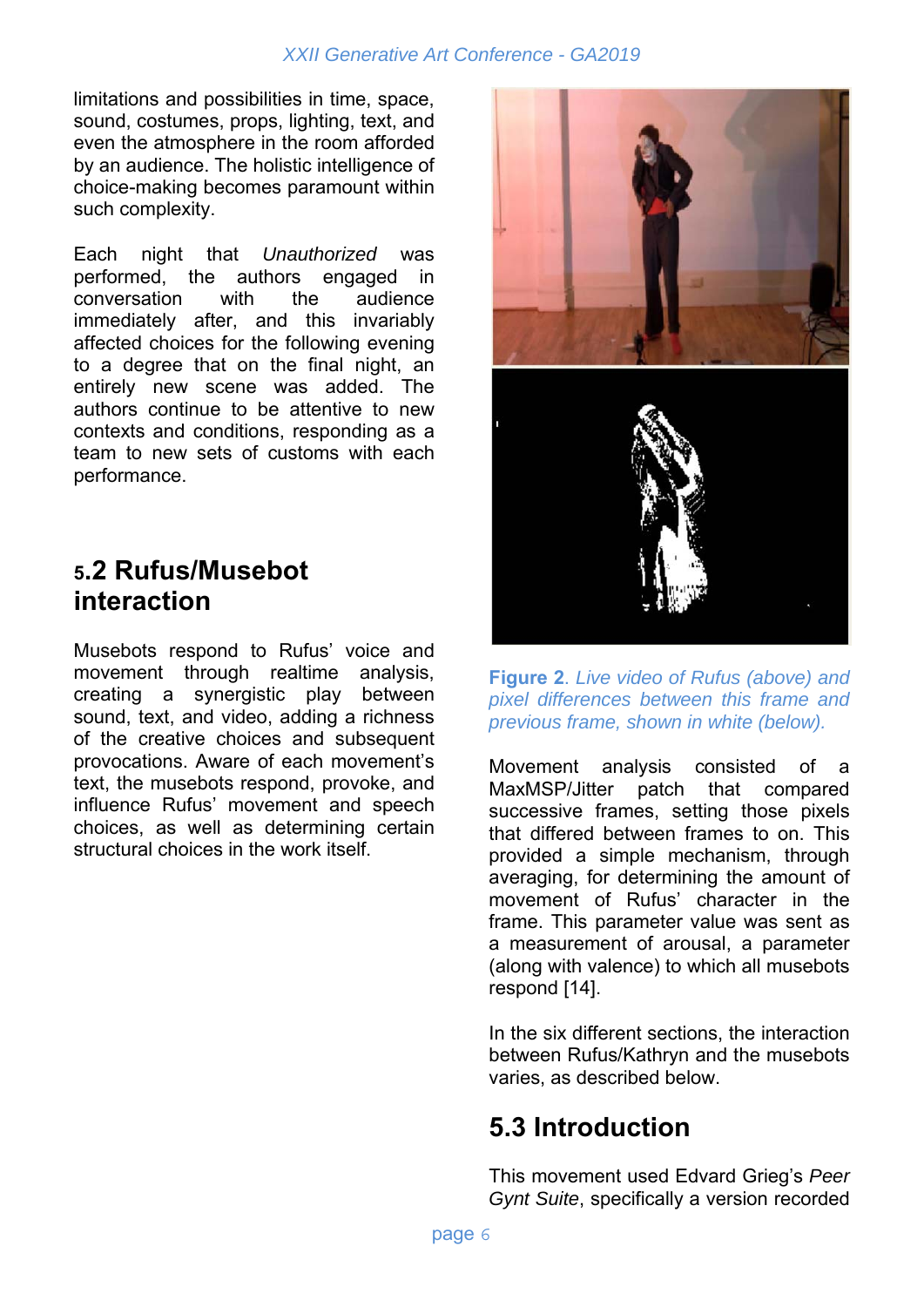by Duke Ellington and his orchestra. The recording was previously used by the second author to introduce Rufus to the audience, and had a specific feeling that the authors wished to retain. Grieg's version for string quartet was used as a corpus, and transcribed for Disklavier, essentially a MIDI-controlled player piano. Specific velocities – how hard individual notes were played – were controlled by the amount of Rufus' movement detected.

Furthermore, the detected amount of movement was averaged over each second and determined the big band orchestration performed. Musebots were assigned to play instruments of the Ellington band – saxophones, trumpets, trombones – each with a potential likelihood of playing, or joining in, on a phrase. For example, the first trumpet had a high likelihood of playing each phrase. while the third trombone was much less likely. The greater the amount of movement detected from Rufus, the fuller



**Figure 3**. *Example structure generated for "Moments". In this case, 13 sections were* 

Musebots generated a unique structure for this movement, using moment-form [15], which determined their activity, complexity, speed, consistency, and volume.

Once a form was generated, musebots performed within the sections, influenced by each section's specific parameters. Sounds were generated by a musebots playing a varying synthesizer drone, another playing synthetic bells, a third playing the Disklavier, and a fourth playing a robotic marimba.

At the same time, an additional video musebot displayed scrolling text, drawn the orchestration.

## **5.4 The Unnamable**

This movement used four sections of text from Beckett's *The Unnamable*, separated by poetic movement. Three locations around the stage had microphones hung, so that Rufus' speech could be received by the musebots during stationary recitations. Live processing occurred based upon Rufus' speech intonations: the louder Rufus spoke, the more intense processing was added to the voice.

Movement analysis was also presented, so that when Rufus began to move/dance between speeches, the musebots responded with multi-layered recordings of the previously spoken text. The greater the amount of movement, the greater the number of layers, and the more extreme the processing on the recordings, which included time-stretching and pitchtransposition.

#### **5.5 Moments**

*generated over a five-minute duration; sections are delimited by vertical grey lines, and parameter values for speed, activity level, voice density, complexity, consistency, and volume are displayed in black lines. Time moves from left to right.*

from *The Unnamable*. The displayed text's speed and size also used the parameters from individual sections, and the second author freely interacted with the projections.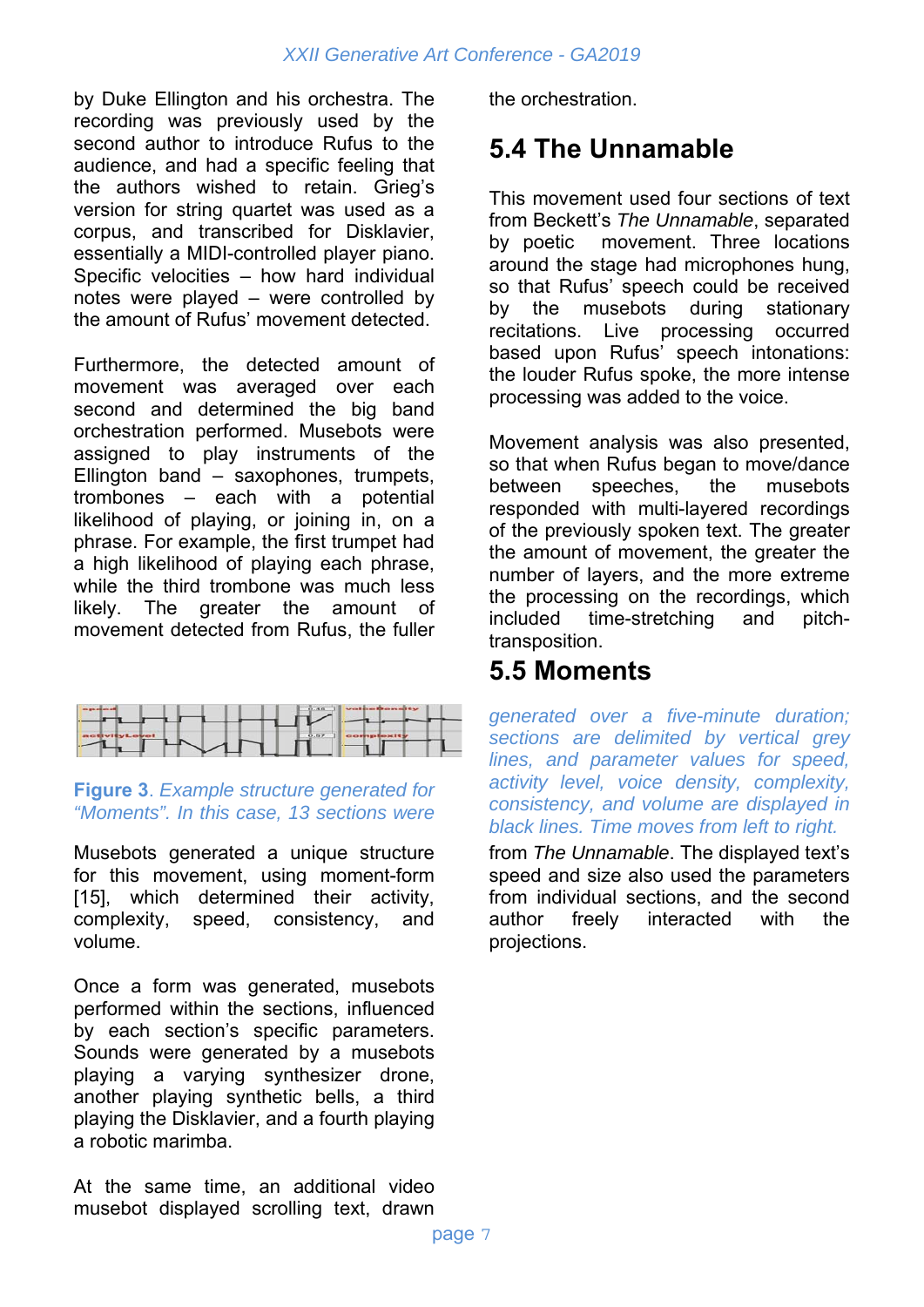

**Figure 4**. *The second author interacting with projected text in "Moments".*

## **5.6 Buckets of Beckett**

This section was the initial test, in which 11 possible texts were recorded, and musebots sliced them up and layered them in response to both movement analysis and sound analysis. Some musebots presented more continuous background material through granularisation of text recordings, while other reconstructed phrases from these same recordings. These assemblages often, but not always, reproduced actual text from the Beckett sources, and Rufus was able to react to them through vocal repetition and/or correction.

### **5.7 Building**

Musebots generated an unfolding musical structure in two parts, for Disklavier and robotic marimba; two concurrent melodic lines were repeated: first one note, then another added, then another, until both phrases were fully revealed. Two separate video processes aligned with this

unfolding, as two video musebots selected from pre-recorded video to create a limited set of repeated movement gestures. Two additional musebots displayed an unfolding text from phrases Rufus has already spoken, as well as generating new text (using Markov chains) from Beckett's *The Unnamable*. Rufus freely (re)interpreted the displayed movement gestures through poetic movement.

### **5.8 Memory**

This movement served as a final summing up; Rufus mumbled previously intoned text, as if remembering half-forgotten lines, while slowly getting dressed to leave the theatre. The musebots responded with one final instantiation of musebotmanipulated spoken text, and a visual musebot faded in with slowly scrolling text taken from *Waiting for Godot*, with only the performance directions shown.

#### **6. Summary**

This collaboration set out to investigate how the author's respective trajectories in generative art and improvisational dance/theatre might intersect. The initial collaboration was successful and satisfying, which led to their desire to create a full-length work. While the initial single-movement work did not require the consideration of how to generate timebased form – itself an open problem [16] – the final full-length work did require relying upon more traditional methods of multimovement structures, albeit without the notion of a narrative teleological structure.

### **7. Acknowledgements**

*Unauthorized* was created with the support of a Social Sciences and Humanities Research Council of Canada grant, and a School for the Contemporary